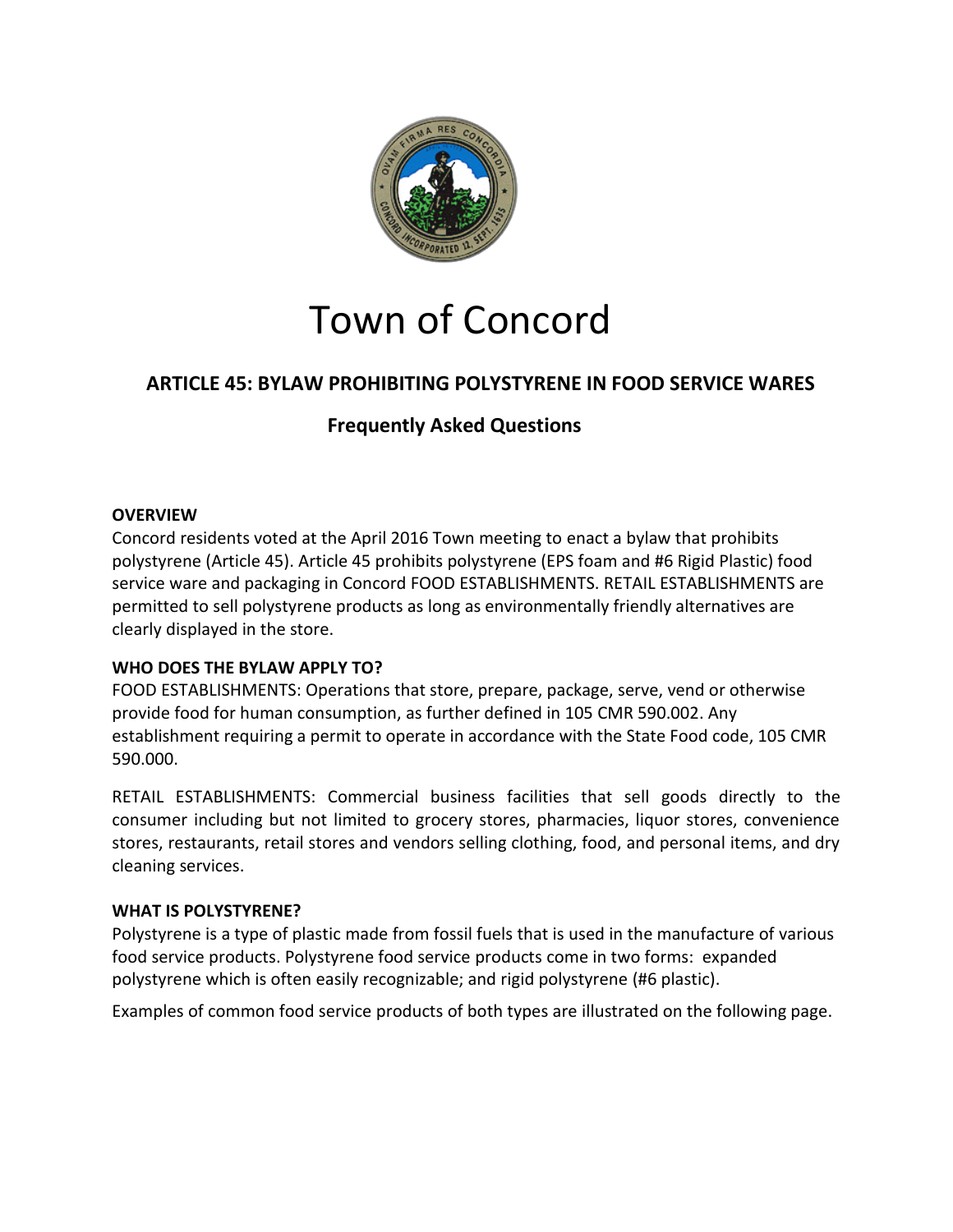**COMMON FOAM PRODUCTS:** Hot drink cups, plates and bowls, clamshell containers, food trays, meat trays, egg cartons.



**RIGID POLYSTYRENE PRODUCTS:** Clamshell containers, lidded take-out and other containers, snap-on cup lids, lids for aluminum containers, plastic utensils, drinking straws, condiment cups and other small containers, plates, and drinking cups. Items may be clear, translucent, opaque.

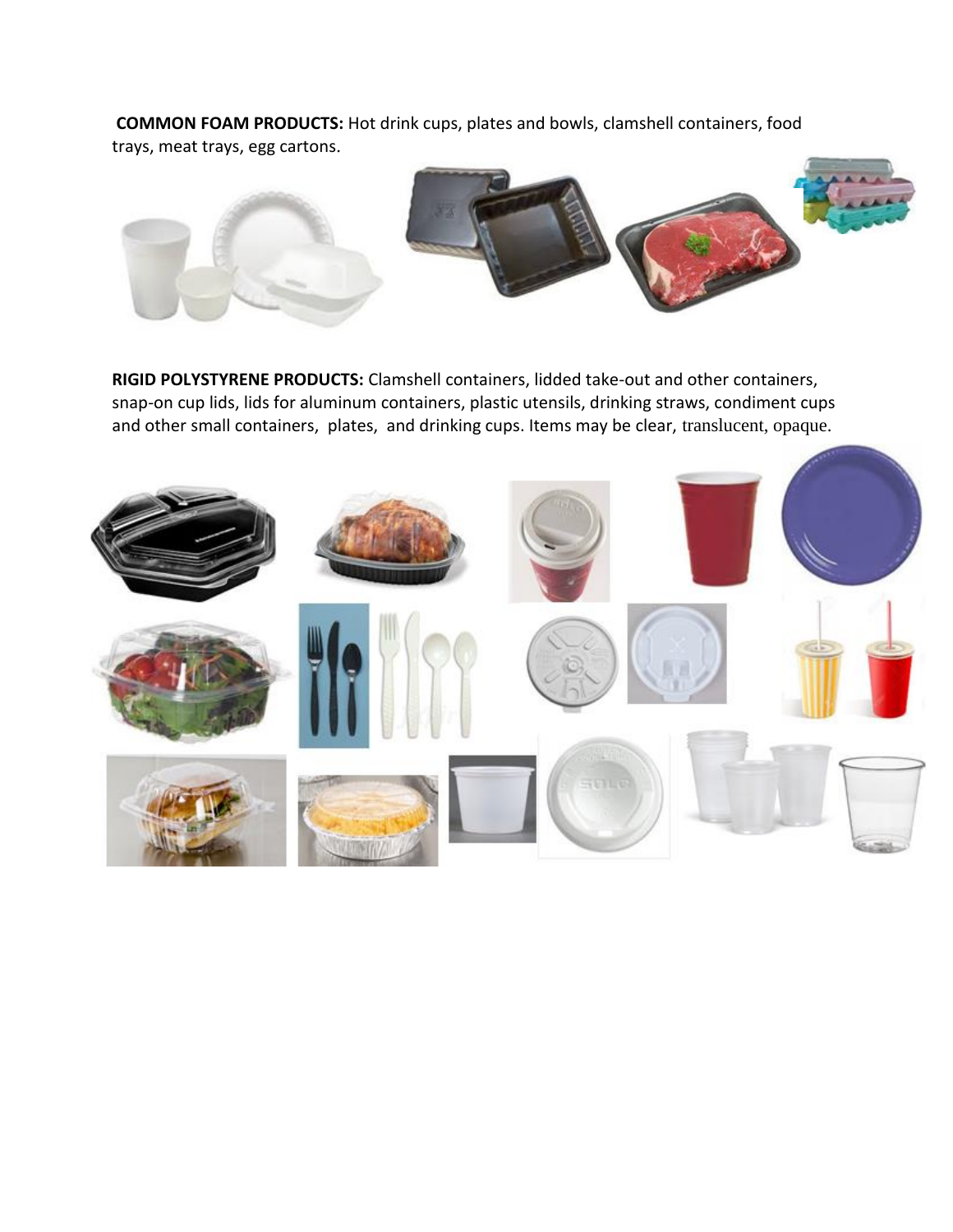# **HOW DO I DETERMINE IF A PRODUCT IS COMPOSED OF POLYSTYRENE?**

Polystyrene products (both EPS foam and Rigid Plastic) are sometimes, but not always marked:



If an individual product is not marked with a universal recycling symbol/number and you are unable to determine what type of plastic it's made from, try looking for the recycling symbol on the packaging or carton the products came in. If you're still unable to find it, contact the distributor and /or manufacturer of the product for confirmation as to whether or not the product is comprised of polystyrene.

#### **WHAT ALTERNATIVE PRODUCTS CAN BE USED INSTEAD OF POLYSTYRENE?**

Acceptable alternative products include:

- Reusable products (i.e. dishes, cups, trays and utensils).
- Recyclable products: Products that can be sorted, cleansed, and reconstituted using available recycling collection programs for the purpose of using the altered form in the manufacture of a new product.
- Biodegradable / compostable products.
- Paper products.

#### **WHERE CAN I FIND ALTERNATIVE PRODUCTS?**

Your restaurant supply distributor should be able to identify non-polystyrene products that will meet your needs.

# **WHEN DOES THE BYLAW BECOME EFFECTIVE?**

The town's Bylaw Prohibiting Polystyrene in Food Service Ware becomes effective January 1, 2017. **To prepare for implementation of the bylaw,**

# **Food service establishments should**:

- $\checkmark$  Use up existing supplies of #6 polystyrene food service ware.
- $\checkmark$  Work with your restaurant suppliers to identify alternative non-polystyrene foodservice ware.
- $\checkmark$  Provide recyclable or compostable food service ware for "to-go" prepared foods/beverages.
- $\checkmark$  Consider using reusable food service ware for your on-premise customers when possible.

# **Retail food establishments should:**

 $\checkmark$  Stock reusable, recyclable, compostable and/ or biodegradable food service ware on your shelves.